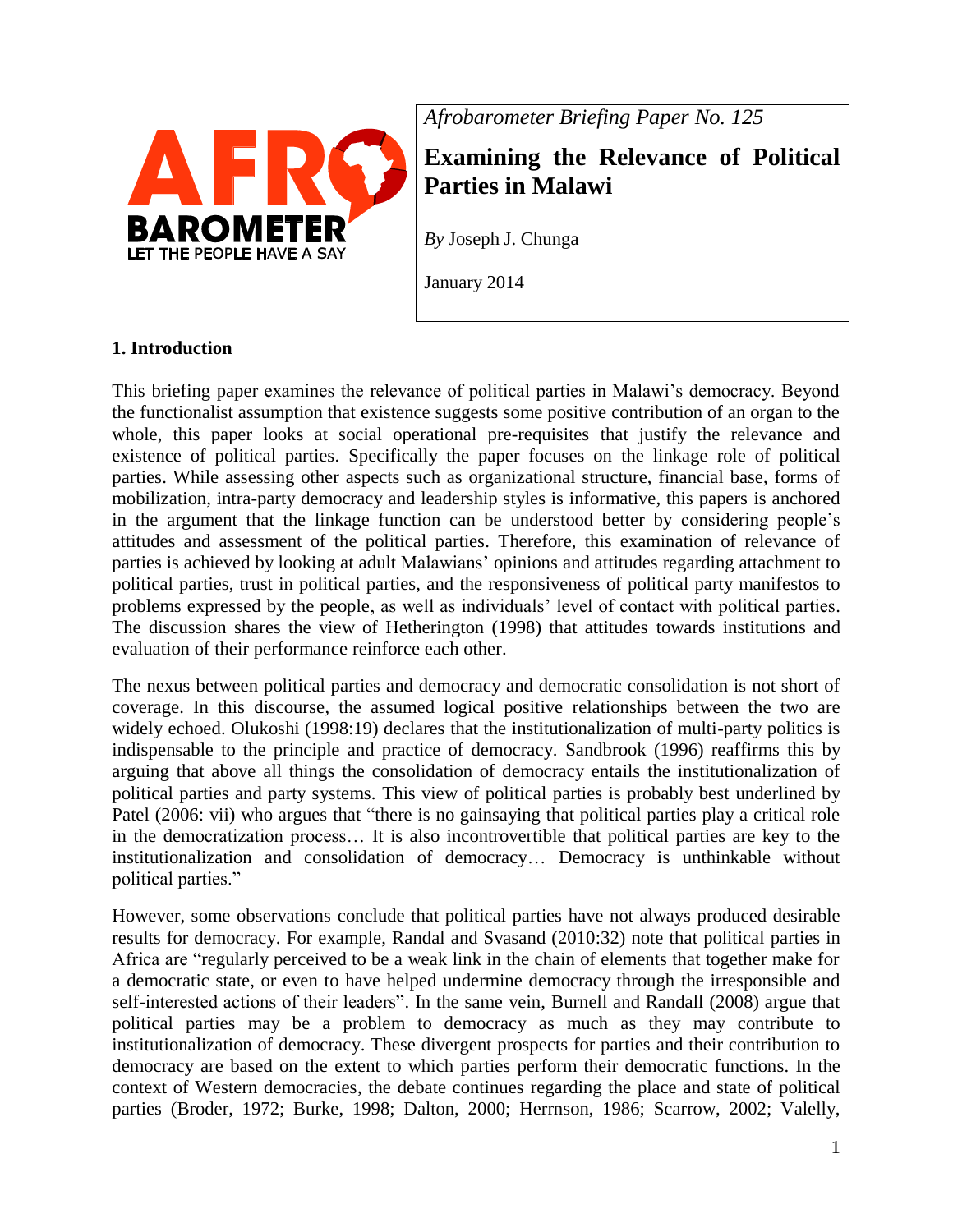2000; Diamond and Gunther 2001). These scholars have approached the issue from different angles. Some have declared that the 'era of the political party is over' meaning it has lost its relevance and place in society. Others argue that political parties remain relevant except that they are adapting to a changing environment and performing new non-traditional roles. In Africa, the debate about the role and relevance of political parties has especially focused on the effects of ethnic mobilization, legacy of one party dictatorship on current political parties, the role of political parties in a neo-patrimonial context, as well as the dominance of party leaders and consequent lack of intra-party democracy. This paper examines the relevance of political parties in Malawi.

To eschew the risky assumption of conceptual obviousness, the concept of relevance as used in this paper means the degree of being useful or valuable<sup>1</sup>. Thus, a party would be said to be relevant or irrelevant to the same extent it is regarded as valuable or useful to the society in which it exists. In this regard, we draw lessons from the three dimensional analysis of the functions of political parties by Randall and Svasand (2002). They contend that functions of political parties can be categorized as: 1) those oriented toward the electorate (representation and integration); 2) those that are linkage related (interest aggregation and recruitment and training); and 3) government-related roles (implementing policies and holding government accountable). By looking at the network of interaction between political parties and the people, particularly the issues advanced by political parties compared to those raised by the people in the country, this paper captures these elements to examine the relevance of parties generally without assessing each function of political parties individually. The argument is that political parties perform the functions propounded by Randall and Svasand to the extent that they have good interaction with the public and to the extent that the parties' priority issues dovetail with the popular aspirations of the people.

### **1.1 Political Party System in Malawi**

The history of political parties in modern Malawi dates back to the struggle for independence. Malawi had its first multi-party elections in 1961. However, in 1966, during the reign of Dr. Hastings Kamuzu Banda, Malawi became a one-party state and the Malawi Congress Party was the only party by law. This changed again with the re-democratization in what has been popularly termed the third wave of democratization. In a referendum that took place in 1993, Malawians overwhelmingly voted for multi-party democracy rather than one-party state. Since then, political parties have mushroomed in the country such that over 40 political parties have been registered by the Office of the Registrar of Political Parties.

Literature on or related to role of political parties in Malawi is not scarce (Rakner et al, 2007; Magolowondo and Svasand, 2009; Patel, 2006; Khembo 2004; Mpesi, 2011; Lwanda, 2004; Phiri, 2000; Svasand and Khembo, 2007; Lembani, 2008). A review of these works shows that the literature has focused on problems of organization and institutionalization, ideological nuances of party platforms, ethnic mobilization, intra-party undemocratic tendencies, patronage politics, big man syndrome and the coalitions that have formed between and among political parties. However, the discussion of weakness and challenges has not extended to inferring or

 $\overline{a}$ 

<sup>&</sup>lt;sup>1</sup> Informed by Cambridge Advanced Learners (2010), Third edition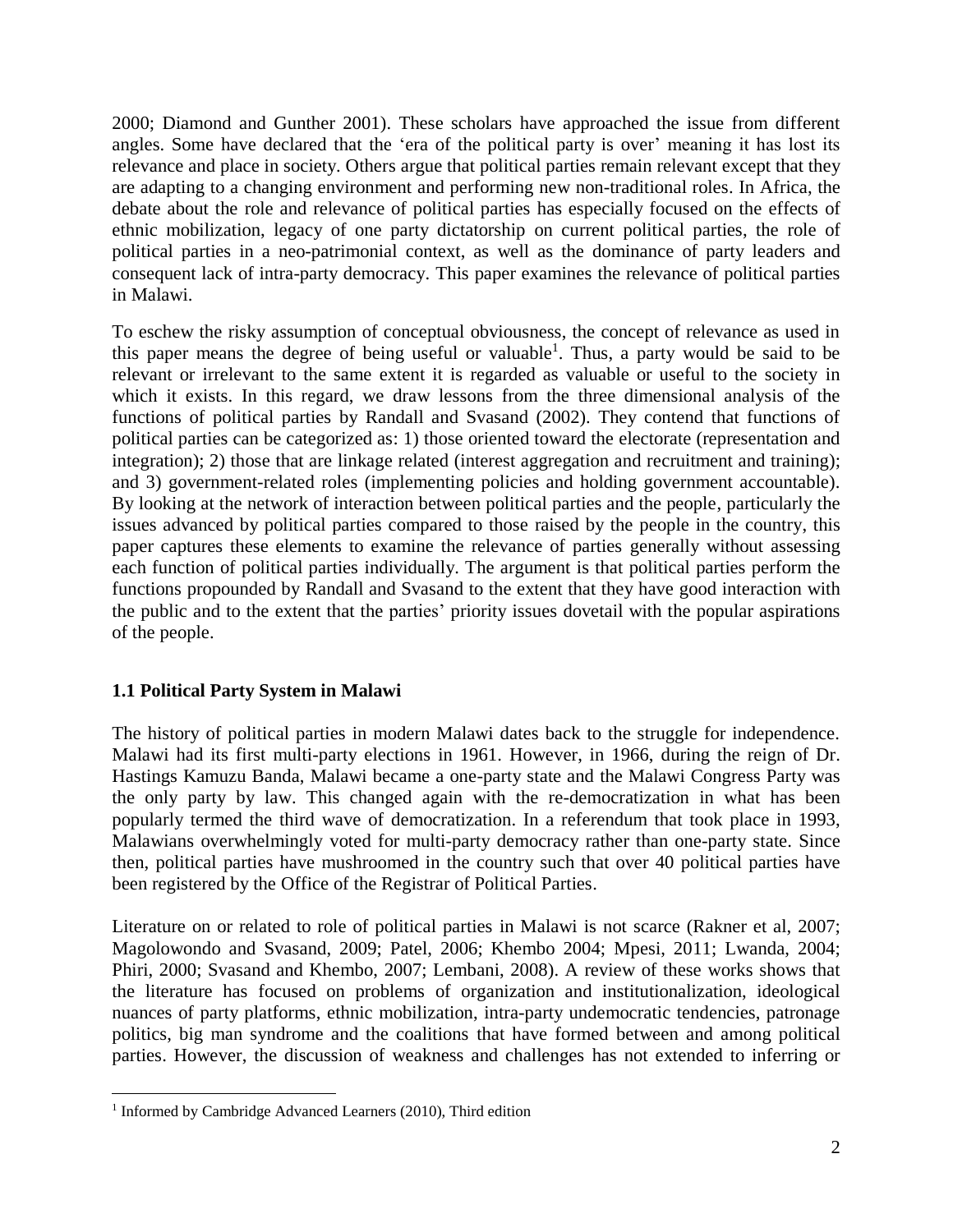making explicit evaluation of the actual contribution of the parties in terms of positive or negative input to the democratic process. This is the subject of this paper based on Afrobarometer survey results from 1999 to 2012.

#### **2. Afrobarometer Surveys**

The Afrobarometer is a comparative series of public attitude surveys, covering 35 African countries in Round 5 (2011-2013). It measures public attitudes on democracy and its alternatives, evaluations of the quality of governance and economic performance. In addition, the survey assesses the views of the electorate on critical political issues in the surveyed countries. The Afrobarometer's main goal is to produce scientifically reliable data on public opinion in Africa while strengthening institutional capacities for survey research, and sharing research findings to inform policy and practice. The Afrobarometer also provides comparisons over time, as four rounds of surveys have been held from 1999 to 2008 and Round 5 is currently underway.

Afrobarometer surveys use a common survey instrument and methodology. The instrument asks a standard set of questions that permits systematic comparison in public attitudes across countries and over time. The methodology was based on a national probability sample of 2,400 adult Malawians selected to represent all adult citizens of voting age, allowing for inferences with a sampling margin of error of  $+/- 2\%$  at a 95% confidence level. The sample was drawn randomly based on Probability Proportionate to Population Size (PPPS), thus taking account of population distributions, gender as well as rural-urban divides. The sampling process ensured that every adult Malawian citizen had an equal and known chance of being selected in the sample. Fieldwork in Malawi was conducted by the Centre for Social Research based at the University of Malawi, between 4<sup>th</sup> June and 1<sup>st</sup> July, 2012. Previous Afrobarometer surveys were conducted in Malawi in 1999 (Round 1), 2003 (Round 2), 2005 (Round 3), and 2008 (Round 4).<sup>2</sup>

### **3. Relevance and Trust in Political Parties**

 $\overline{a}$ 

In the discourse of trust in institutions, Hetherington (1998) argues that trust should be understood as both a dependent and independent variable. The argument is that the level of trust changes with performance of political actors but the level of trust also affects how people rate performance of the actors. That is, on one hand, trust in political parties can rise and fall based on performance of the parties. On the other hand, people may rate a political party's performance as low just because of past mistrust not actual present performance. This paper argues that low levels of trust indicate a deficiency in party relevance, and again this can be understood as working in two directions. That is, low levels of trust indicate *both* that political parties are not serving the purposes of the people, and that they are not performing to the satisfaction of the people, which, again, may further undermine trust.

When asked about their own levels of trust, more than half of Malawians (60%) indicate "somewhat" or "a lot" of trust in the ruling political party. The picture is significantly gloomier for opposition parties though, who have earned the trust of less than half of Malawians as shown in Figure 1 below.

<sup>&</sup>lt;sup>2</sup> In earlier rounds sample size averaged 1200 respondents, with a sampling margin of error of  $+/2.8\%$  at a 95% confidence level.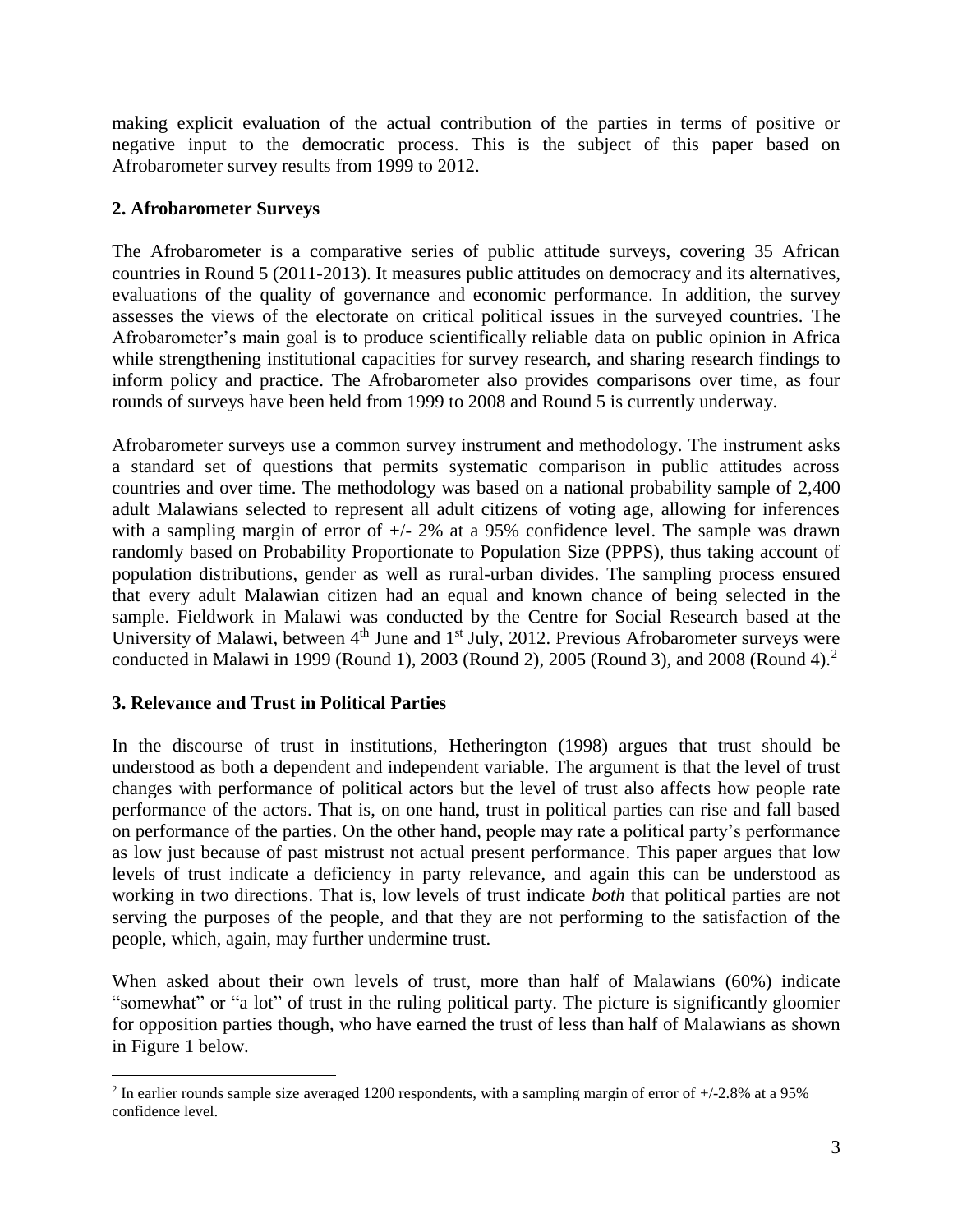

**Figure 1: Trust in Political Parties, 2003-2012**

*How much do you trust each of the following, or haven't you heard enough about them to say …. The ruling Party? ... Opposition Parties?*

*Note: As indicated, the response categories used in 2003 were different from those used since 2005.*

As the figure shows, opposition political parties have always commanded low trust with the highest being 46% recorded in 2012 and the lowest 32% in 2009. Several factors can account for this disparity in trust between the ruling and opposition parties but it can be argued that the major factors are lack of clarity about the role of the opposition, coupled with frequent defections to ruling parties, and further exacerbated by the failure of opposition parties to outline alternative policy solutions. The multiplicity and fragmentation of opposition parties complicates the equation further.

For the ruling parties<sup>3</sup>, the average of 57% trust may be considered not very worrying. It could be that Malawians have generally low trust in public offices and institutions. Nevertheless, a comparative analysis of trust in other institutions sheds more light on this. This is shown in the table below.

 $\overline{a}$ <sup>3</sup> The ruling party in 2003 was United Democratic Front (UDF). In 2005, the ruling party was the Democratic Progressive Party (DPP) after president Mutharika left the UDF, on whose ticket he won 2004 elections, and formed DPP. DPP ruled until 2012 when Mutharika died. At the time of 2012 survey, the ruling party was Peoples Party, which President Joyce Banda founded after she was expelled from DPP and when she was Vice President of the country.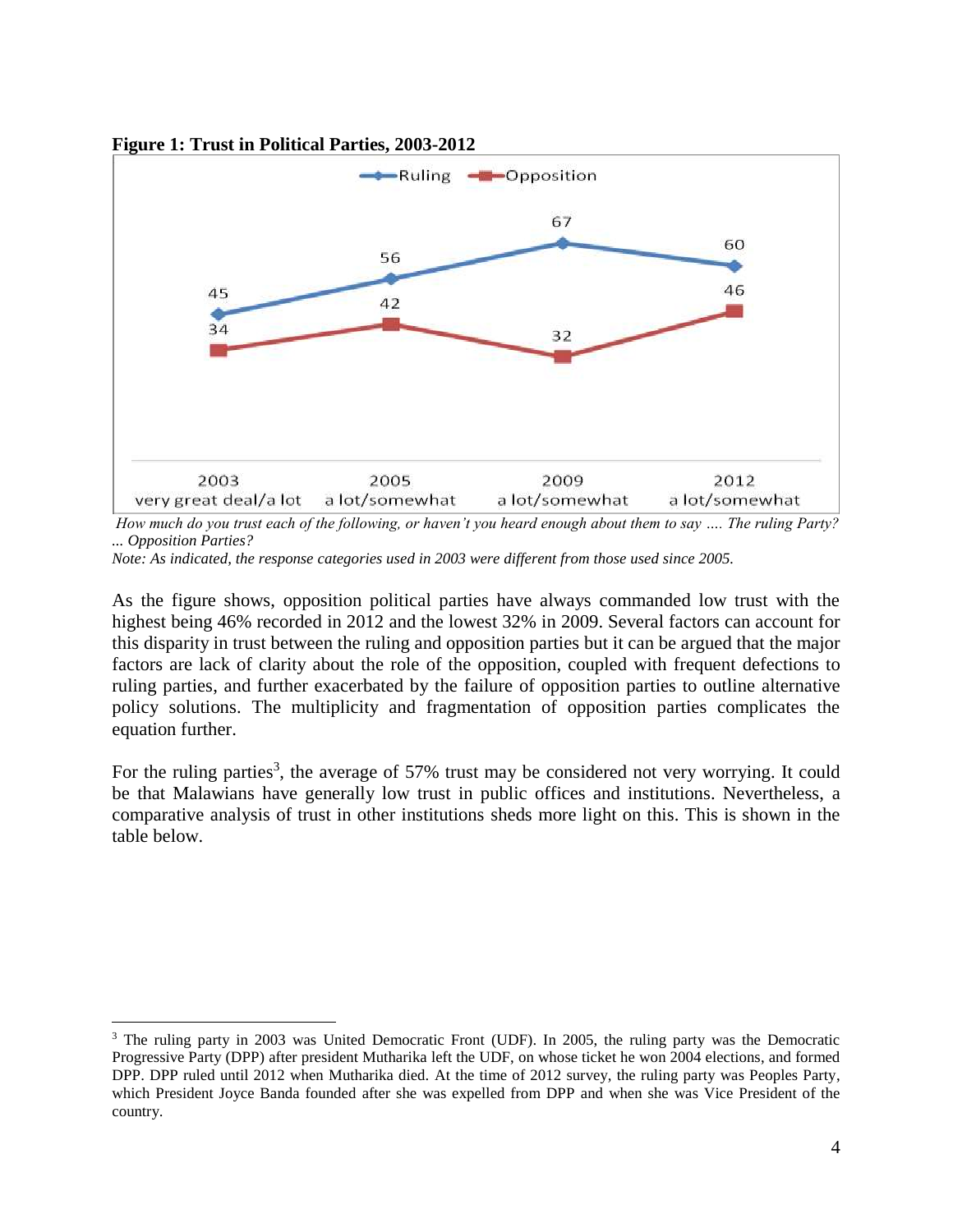

**Figure 2: Trust in Political Parties in Comparative Perspective, 2012**

*Army?...The ruling Party?...Opposition Parties? (figures shown are percent responding "somewhat" or "a lot")*

The findings clearly show lower trust in political offices than in other public institutions such as courts of law and the military. Opposition political parties are the least trusted among the key institution assessed during the study. Much as the ruling party is high, it also falls in the bottom half among the other institutions. Without getting into the trap of a debate about whether the glass is half-full or half-empty, this comparative analysis shows that parties, in general, do not enjoy high levels of trust among Malawians.

### **4. Relevance and Public Contact with Political Parties**

The level of contact is a clear manifestation of the relevance of political parties. It can indicate how much people regard political parties as sources of solutions or as avenues for channelling their concerns to relevant authorities. It can also indicate the territorial reach or penetration of political parties, which Randall and Svasand (2002) identify as signs of weakness or strength of political parties. Beyond that, it can indicate how elitist or mass-based a party is. Ordinarily, where there is intra-party democracy the space for public input can encourage contact between the two. Therefore, contact with political party leaders would also be indicative of intra-party democracy. All these would point to the relevance of a political party.

In the Afrobarometer survey, Malawians were asked how frequently they had contacted political party officials. There are, obviously, questions regarding what level of party official is being referred to. In terms of practical understanding, the concept of presence of party officials is not strange to Malawians. The following narration of Malawians' 30 year experience with MCP illustrates this: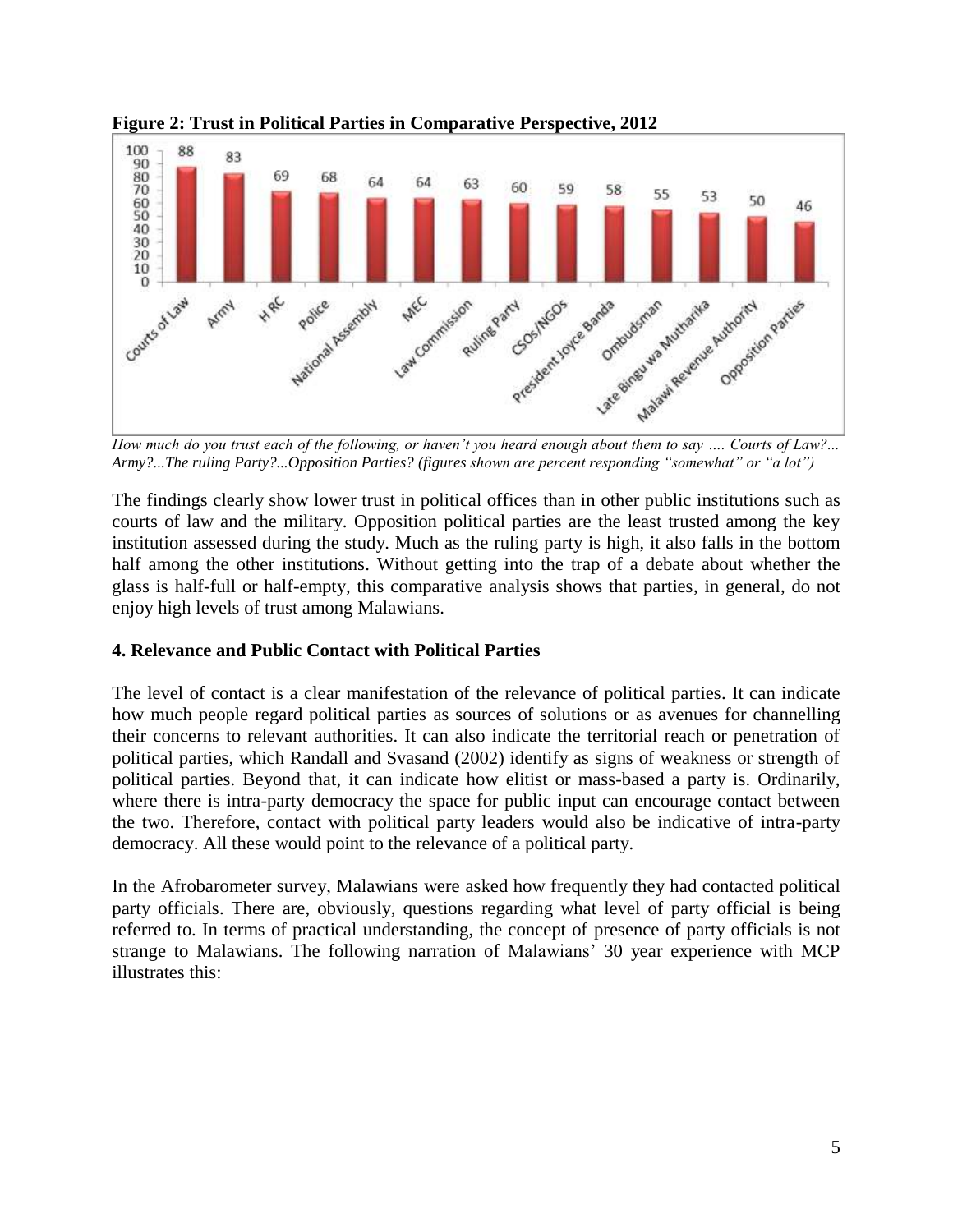*The MCP had an efficient structure down to the grassroots level and was therefore present even in the remotest villages as a quasi-state institution. A well organised special branch system supported by the paramilitary movement, Malawi Young Pioneers (MYP) – trained by the Israeli intelligence service, Mossad, and the police force – kept tight control on all parts of society. Even the slightest critical comment about the MCP, the government or the life president carried serious consequences for the critics if they were discovered. Militant members of the League of Malawi Youth – a wing of the MCP – forced all Malawians to renew their annual party membership. The membership card was used as a quasi identity card (there are no ID-cards in Malawi). It was checked in every market, on buses and in hospitals* (Meinhardt, H., and Patel, N. 2003: 4).

This graphic presentation makes at least one point: that Malawians clearly understand the concept of contact with political party officials such that they would not be lost in answering a question about the extent of their contact as posed in Afrobarometer surveys.

The latest Afrobarometer survey in Malawi reveals that only 14% of Malawians had made at least one contact with officials of a political party in the past year. Like the government officials and members of parliament, the contact level is low, and parties are actually doing worse than Civil Society Organisations (Figure 3).



**Figure 3: People's Contact with Political Parties Compared to other Officials**

*During the past year, how often have you contacted any of the following persons about some important problem or to give them your views?...a political party official? (figures shown are percentages of those who reported contact with officials at least once, i.e. "only once", "a few times" or "often.")*

This problem is not only observed in 2012. Even across time, the contact level has been low. It was 22% in 2003. In 2005, only 10% of Malawians indicated that they had made at least one contact with a political party official over the preceding year.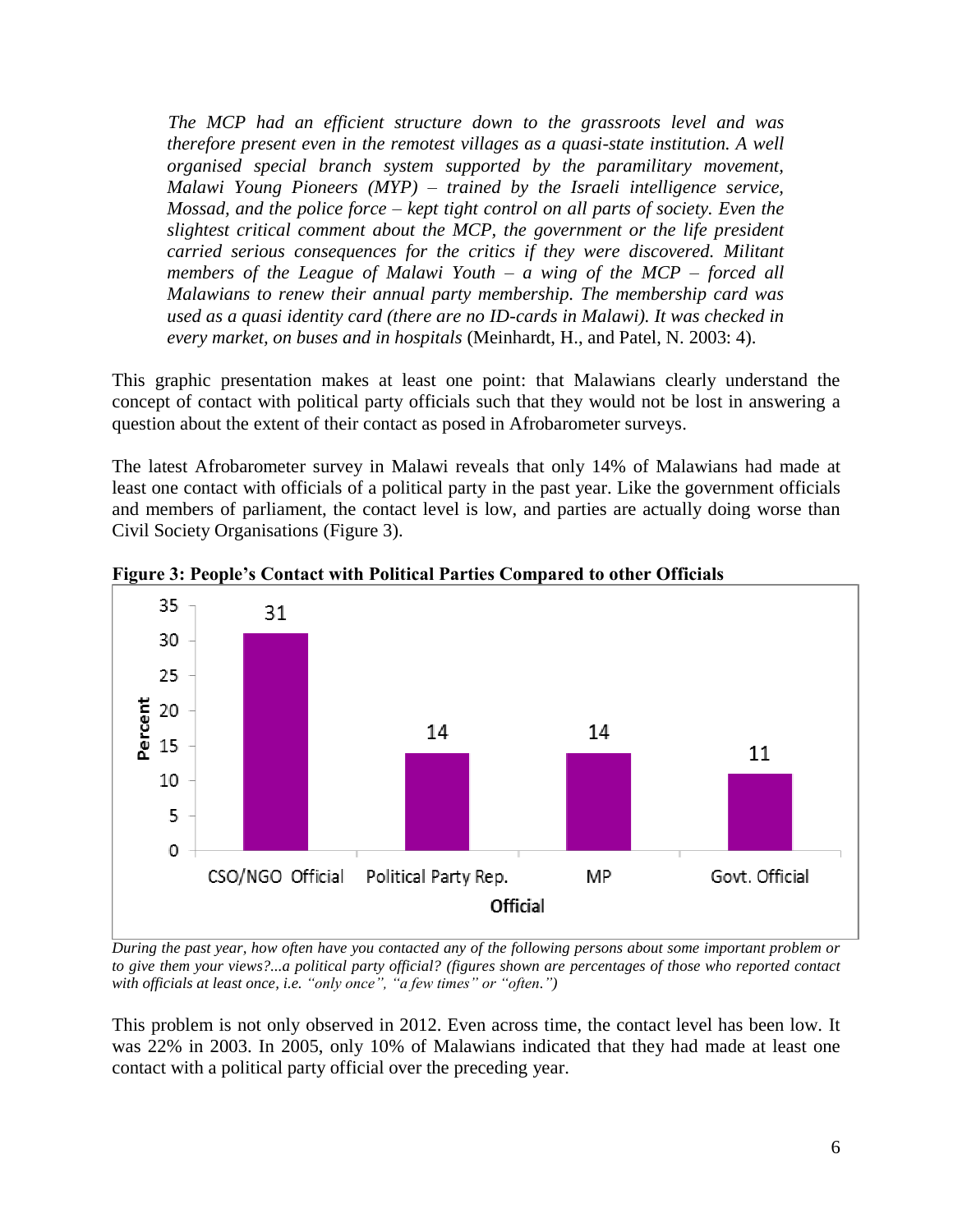As argued above, the low level of contact between the principal - the people – and political parties acting as agents casts doubts on the relevance of political parties and their effectiveness in playing their representative role. While the trustee theory of representation may suggests that it is possible to have a representative who is not in constant contact with the represented, it is increasingly becoming a consensus that the electorate should not resign after casting a vote if democracy is to work (Chandhoke, N. 2009; Luna, J.P and Zechmeister, E. 2005; Panday, P.K. 2008).

### **5. Relevance of Political Parties and Political Party Affiliation**

Borrowing from Easton (1966) (cited in Hitherington, M. J. 1998), support for political parties can either be specific or diffuse. Specific support comes from approval of the performance of the institution, in this case, the political party. Diffuse support is the positive attitude that people have regardless of performance. By asking Malawians about whether they feel close to a party, the study captures support from both angles. There are various factors explaining levels of people's non-attachment to political parties. These include proximity to election, salience of heavily contested issues, and the fact that some members of the society are apathetic. Granting that these are important, if people feel no sense of attachment to political parties, it suggests that the parties have no value to them or, at least, the motivation to align with the parties is not appealing enough. Even if this non-affiliation does not spring from poor delivery, the very essence of political parties is under threat when the people, that parties purportedly serve, feel no attachment to them.

The observation of partisanship in Malawi can be analysed from two angles. First is the broad question of whether people feel attached to a party. The second is which parties have this attachment and what proportion of the total number of parties in the country are they? While the former concerns the broader situation of partisanship, the latter is about isolating the standing of specific political parties within the system. The idea is to examine whether some parties are more relevant than others.

With respect to general levels of partisanship, the majority of Malawians indicate some attachment to a political party, although the proportion has declined very significantly in the past decade (Figure 4).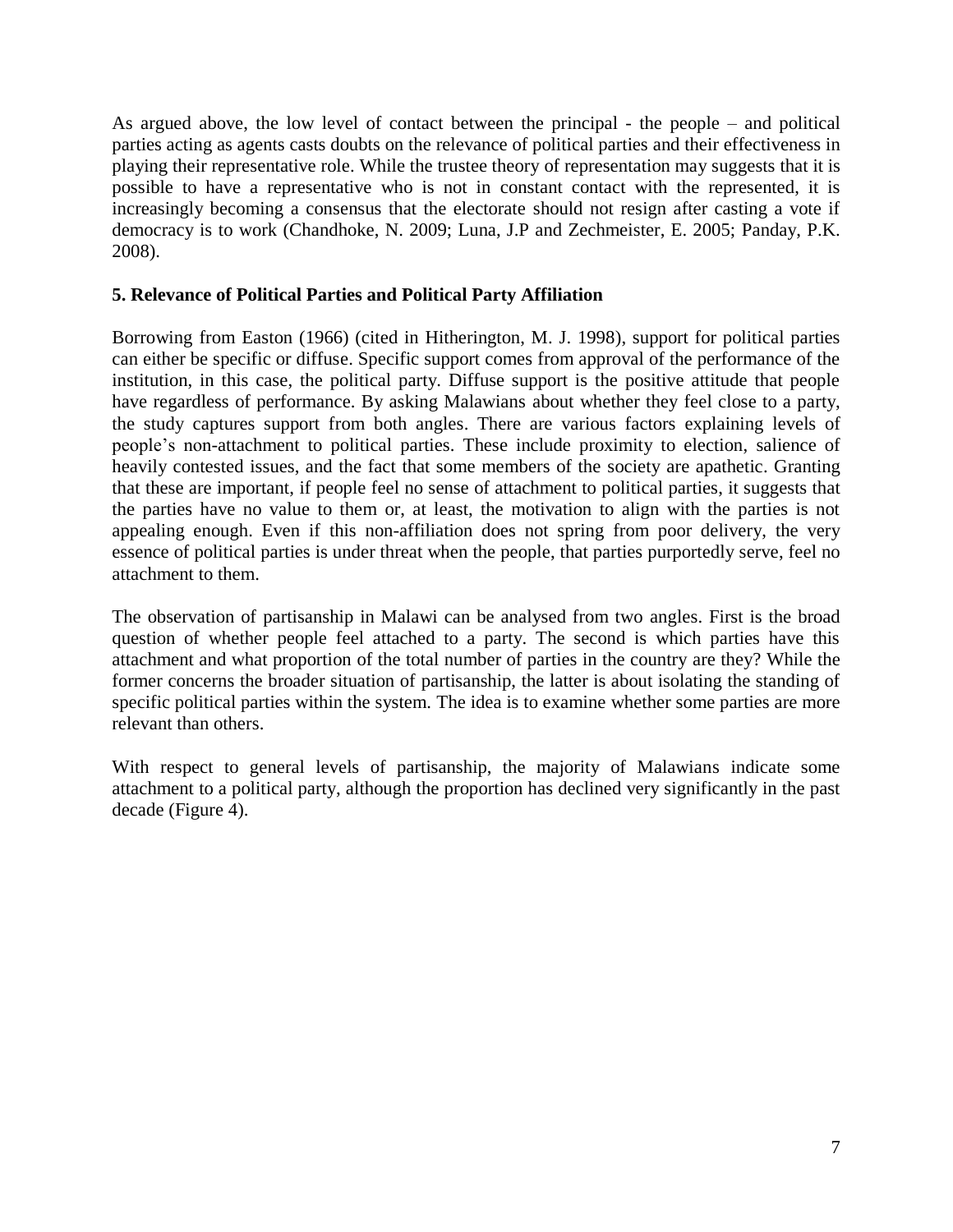

**Figure 4: Trend in Partisanship, 1999-2012**

*Do you feel close to any political party? (figures shown are percentages of the respondents who said "yes")*

Overall, the figure shows a positive vote for political parties. On average since 1999, approximately two-thirds of Malawians indicated they feel close to a political party. This is significant to the parties since in a way they can justifiably claim relevance regardless of whether it is diffuse or specific support. This high rating is however diluted by the quite substantial fall in partisanship over time, from 81% in 1999 to 60% in 2012. The trend itself shows parties' failure to sustain the appeal they had in the eyes of the public. While this could be a result of many factors including people's frustration with their leaders switching from one party to another, it suggests that parties have delivered below the expectations that people had in 1999.

When asked to identify the party they feel close to, some parties attracted considerable support, while others were not mentioned at all (Table 1).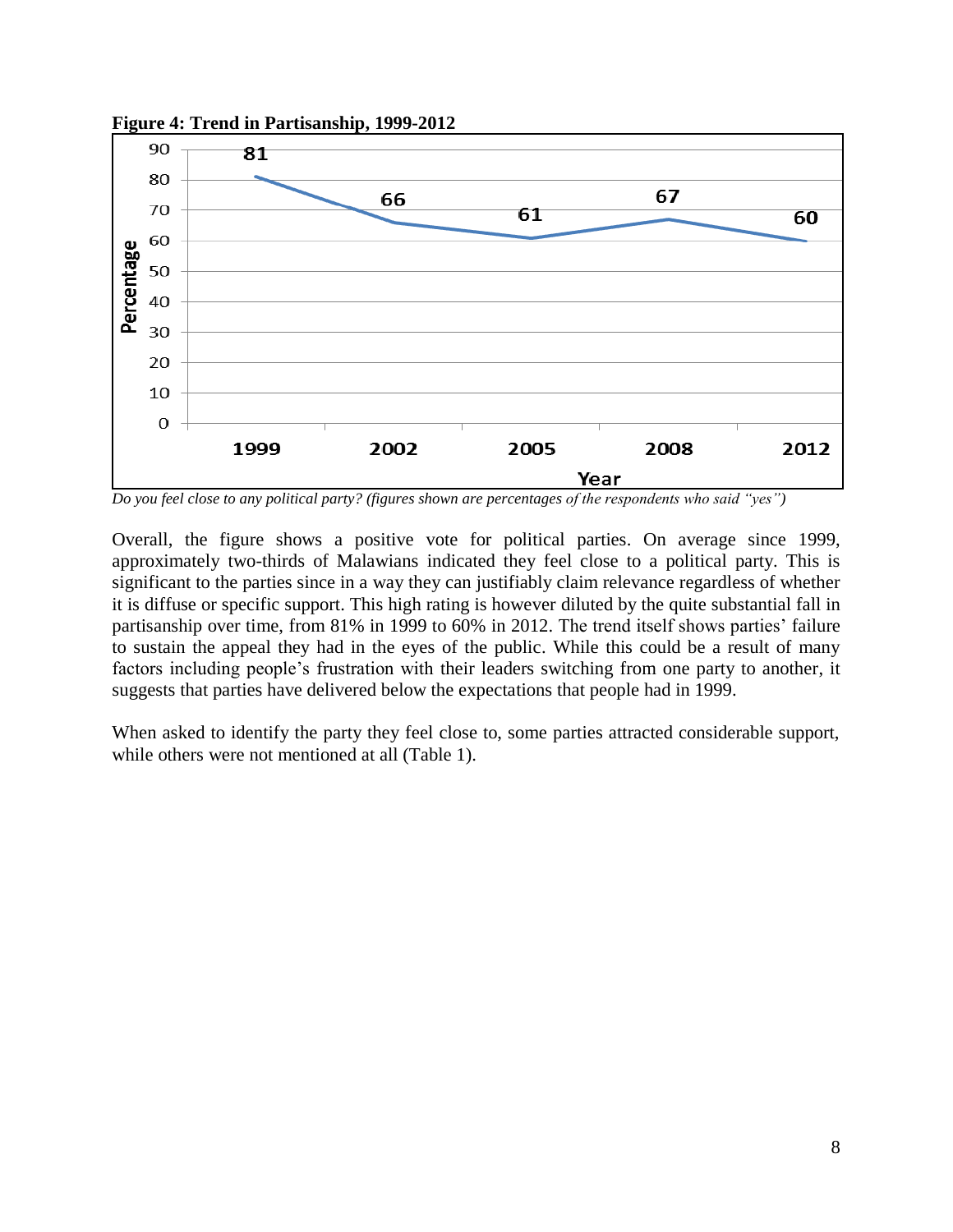| Party                                | Support (%) |                          |           |           |      |
|--------------------------------------|-------------|--------------------------|-----------|-----------|------|
|                                      | 1999        | 2003                     | 2005      | 2009      | 2012 |
| Alliance for Democracy (Aford)       | 27          | 4                        |           | 0.4       | 0.02 |
| Democratic Progressive Party (DPP)   | ΝA          | NА                       | 21        | 48        | 16   |
| Peoples Party (PP)                   | NА          | NА                       | <b>NA</b> | <b>NA</b> | 27   |
| Malawi Congress Party (MCP)          | 24          | 15                       | 14        | 6         | 4    |
| United Democratic Front (UDF)        | 46          | 44                       | 22        | 9         | 9    |
| <b>Republican Party (RP)</b>         | ΝA          | NА                       |           | 0.4       | 0.05 |
| Peoples Progressive Movement (PPM)   | ΝA          | NА                       |           | 0.1       |      |
| Peoples Transformation Party (Petra) | NА          |                          |           |           | 0.05 |
| Maravi Peoples Party (MPP)           | ΝA          | NА                       | <b>NA</b> |           | 0.1  |
| Malawi Democratic Party (MDP)        | 0.4         | $\overline{\phantom{a}}$ |           |           | 0.04 |
| Malawi Forum for Unity and Democracy | <b>NA</b>   |                          |           | 0.4       | 0.2  |
| (Mafunde)                            |             |                          |           |           |      |

**Table 1: Trends in Political Party Support, 1999-2012**

*'NA' means the assessment did not apply because the party had not yet been founded*

*Do you feel close to any political party? [if yes] Which party is that?(figures shown are percentages of respondents who mentioned the respective political parties that they felt close to)*

The table shows all parties that have been mentioned by at least one respondent (i.e., 0.05% of the sample) at any point in their respective histories. <sup>4</sup> As summarised in the table, only four parties, namely PP, DPP, MCP, and UDF, got support from more than 1% in the 2012 survey. The rest of the parties are simply insignificant and do not command support. In Malawi, the concept of 'briefcase parties' is widely used and understood. It refers to entities that are registered as political parties but are only identified with their leader. While in the context of neo-patrimonial politics the leader is the figurehead in most parties, the 'briefcase parties' have little or no identifiable structure and few members. But it is also clear that even some of the once well-established parties are witnessing a decline in support: the MCP, UDF, DPP, and Aford are all on their way to extinction if the present trends continue.

It should be noted that since 1993 over 40 political parties have been registered. While United Party, Mass Movement for the Young Generation, National Independent Party, and National Democratic Alliance are known to have been deregistered, the rest remain political parties on paper. Therefore besides those outlined above there are many others that even challenge the very conventional definition of parties. Svasand and Mpesi (2012) conclude that political parties in Malawi meet most definitions of a political party. Contrary to this, there are some 'parties' that best epitomise what Sartori (2005, cited in Svasand and Mpesi 2012) calls problem of conceptual travelling. They do not field candidates thereby negating what is at the core of any definition of a political party: an effort to assume political power.

#### **6. Relevance and Party Manifestos**

 $\overline{a}$ 

Political parties are said to be "the specialised [interest] aggregation structure of modern societies" (Almond and Powell 1966: 102). As rightly argued by Svasand and Mpesi (2012; 8),

<sup>&</sup>lt;sup>4</sup> Keep in mind that the margin of error is  $+/2\%$ , so the distinctions shown in the table among various parties receiving less than 1% of the votes are not statistically significant.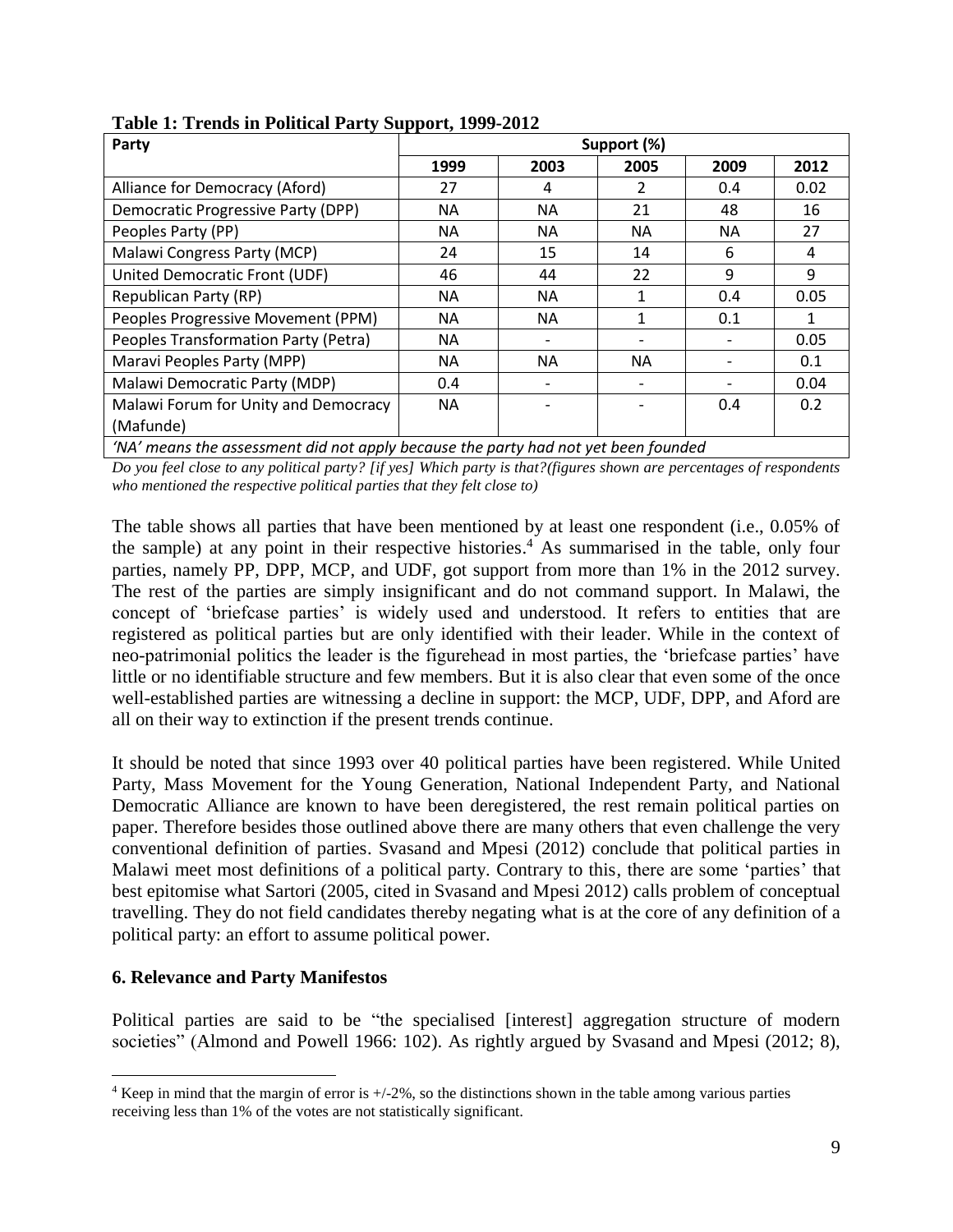"electoral manifestos are a concrete expression of the interest aggregation function performed by political parties". The content of the electoral manifestos reflects how political parties plan to address issues of national concern. Ideally, manifestos should reflect the concerns of the people since political parties are supposed to be simply converting popular demands into policy alternatives. A discord between the interest of the people and the content of political party manifestos would thus be an indication of irrelevance of the political parties and their failure to successfully serve as link agents.

Here we examine how manifestos of major political parties in Malawi dovetail with or depart from the issues of primary concern to Malawians by outlining the five top national problems identified by Malawians over the past decade, and then compare these with the content of political party manifestos.

When asked what they consider the most important problems warranting government action, Malawians have generally been quite consistent over time, albeit with some minor shifts in the order of priority (Table 2).

| Rank           | <b>Most Important Problem</b> |                     |                     |                     |  |  |
|----------------|-------------------------------|---------------------|---------------------|---------------------|--|--|
|                | 2003                          | 2005                | 2008                | 2012                |  |  |
| -1             | Food                          | Food                | Food                | Food                |  |  |
|                | Shortage/famine               | Shortage/famine     | Shortage/famine     | Shortage/famine     |  |  |
|                | (29%)                         | (49%)               | (37%)               | (19%)               |  |  |
| $\overline{2}$ | Farming/Agric.                | Farming/Agric.      | Farming/Agric       | Management of the   |  |  |
|                | (12%)                         | (12%)               | (14%)               | Economy (18%)       |  |  |
| 3              | Poverty/destitution           | <b>Water Supply</b> | <b>Water Supply</b> | Farming/Agric       |  |  |
|                | (12%)                         | (6%)                | $(11\%)$            | $(9\%)$             |  |  |
| $\overline{4}$ | Unemployment                  | Education           | Poverty/destitution | <b>Water Supply</b> |  |  |
|                | $(10\%)$                      | (4%)                | (7%)                | (7%)                |  |  |
| 5              | Management of                 | Poverty/Destitution | Management of the   | Poverty/destitution |  |  |
|                | Economy (9%)                  | $(4\%)$             | Economy $(5\%)$     | (7%)                |  |  |

**Table 2: Malawians' Five Most Important Problems, 2003-2012**

*In your opinion, what are the most important problems facing this country that the government should address? Note: Respondents could give up to three answers. (Percentages shown are the proportions of all substantive responses received)*

The table shows that food shortage and famine has been the most frequently cited problem during every survey between 2003 and 2008, followed in most years by farming and agriculture related issues. In 2012, management of the economy replaced farming and agricultural as the second most important problem facing Malawians. Other problems that have been considered important are unemployment, poverty/destitution, water supply, and education. Ordinarily, political parties would be expected to draw manifestos reflecting these problems as their own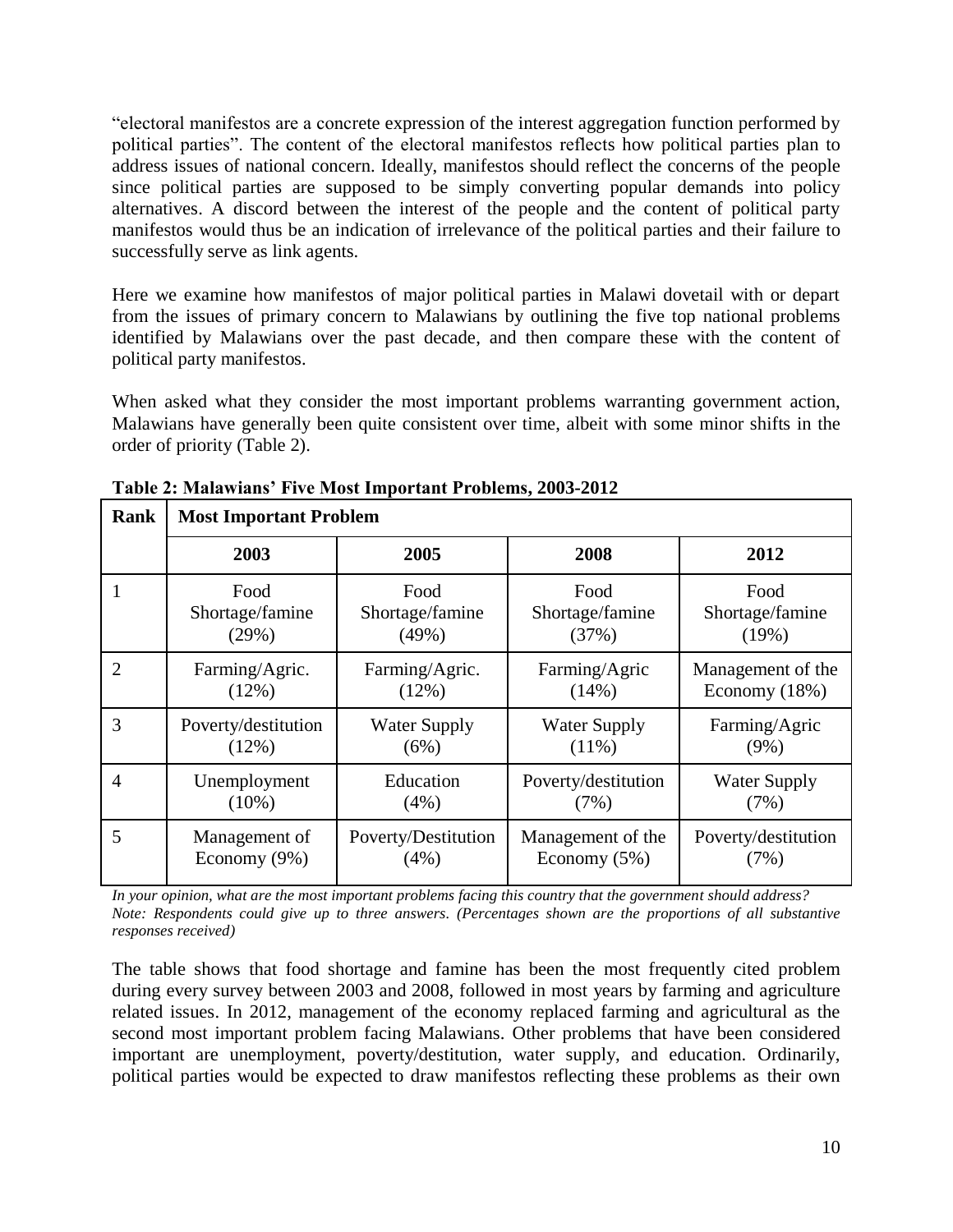priority areas. Below is a catalogue of priorities and their rankings for each of the major political parties in Malawi based on their manifestos (Table 3).

| <b>PARTY</b> | <b>PRIORITIES</b>                      |                                         |                                 |  |  |  |
|--------------|----------------------------------------|-----------------------------------------|---------------------------------|--|--|--|
|              | 1999                                   | 2004                                    | 2009                            |  |  |  |
| UDF          | 1. Guaranteeing food                   | 1. Empowering local                     | 1. Guaranteeing ethical         |  |  |  |
|              | security                               | communities                             | governance agenda               |  |  |  |
|              | 2. Delivering universal                | 2. Guaranteeing food security           | 2. Fostering prosperity,        |  |  |  |
|              | health care                            |                                         | eradicating poverty             |  |  |  |
|              | 3. Advancing quality                   | 3. Delivering universal health          | 3. Consolidating agriculture,   |  |  |  |
|              | education                              | care                                    | fisheries and livestock         |  |  |  |
|              | 4. Ensuring economic                   | 4. Advancing quality                    | 4. Advancing quality health     |  |  |  |
|              | prosperity                             | education                               | care                            |  |  |  |
|              | 5. Devolving power to the<br>community | 5. Creating employment<br>opportunities | 5. Delivering quality education |  |  |  |
| <b>MCP</b>   | 1. Good governance,                    | 1. Good governance,                     | 1. Good governance,             |  |  |  |
|              | accountability and                     | accountability and                      | accountability and              |  |  |  |
|              | transparency                           | transparency                            | transparency                    |  |  |  |
|              | 2. National Security                   | 2. National Security                    | 2. National Security            |  |  |  |
|              | 3. Civil service reform                | 3. Civil service reform                 | 3. Civil service reform         |  |  |  |
|              | 4. Economic growth and                 | 4. Economic growth and                  | 4. Economic growth and          |  |  |  |
|              | development- agriculture,              | development- agriculture,               | development - agriculture,      |  |  |  |
|              | food security, education,              | food security, education,               | food security, education,       |  |  |  |
|              | health and population                  | health and population                   | health and population           |  |  |  |
|              | 5. Environment                         | 5. Environment                          | 5. Environment                  |  |  |  |
| <b>DPP</b>   |                                        |                                         | 1. Zero tolerance to corruption |  |  |  |
|              |                                        |                                         | 2. Creating new worth           |  |  |  |
|              |                                        |                                         | 3. Human rights and rule of     |  |  |  |
|              | Not yet founded                        | Not yet founded                         | law                             |  |  |  |
|              |                                        |                                         | 4. Producing own goods          |  |  |  |
|              |                                        |                                         | 5. Agriculture and food         |  |  |  |
|              |                                        |                                         | security                        |  |  |  |
| Aford        | 1. Good government and                 |                                         | 1. Delivery of basic needs      |  |  |  |
|              | rule of law                            |                                         |                                 |  |  |  |
|              | 2. Human rights                        |                                         | 2. Building of economy and      |  |  |  |
|              |                                        | Aford formed an electoral               | creating jobs                   |  |  |  |
|              | 3. Democratisation of the              | alliance with UDF                       | 3. Combating crime and          |  |  |  |
|              | government                             |                                         | corruption                      |  |  |  |
|              | 4. Building economy                    |                                         | 4. Transforming the state       |  |  |  |
|              | 5. Economic production                 |                                         | 5. Building a better Africa     |  |  |  |
|              | sector                                 |                                         |                                 |  |  |  |

**Table 3: Political Party Priorities According to Electoral Manifestos, 1999-2009** 

It should be pointed out that most of the electoral manifestos are comprehensive, touching every aspect of the social and economic lives of Malawians. The summary above is an attempt to identify issue saliency, i.e., the issues that "a party thinks are most important, and therefore pays much attention to" (Svasand and Khembo, 2007:231).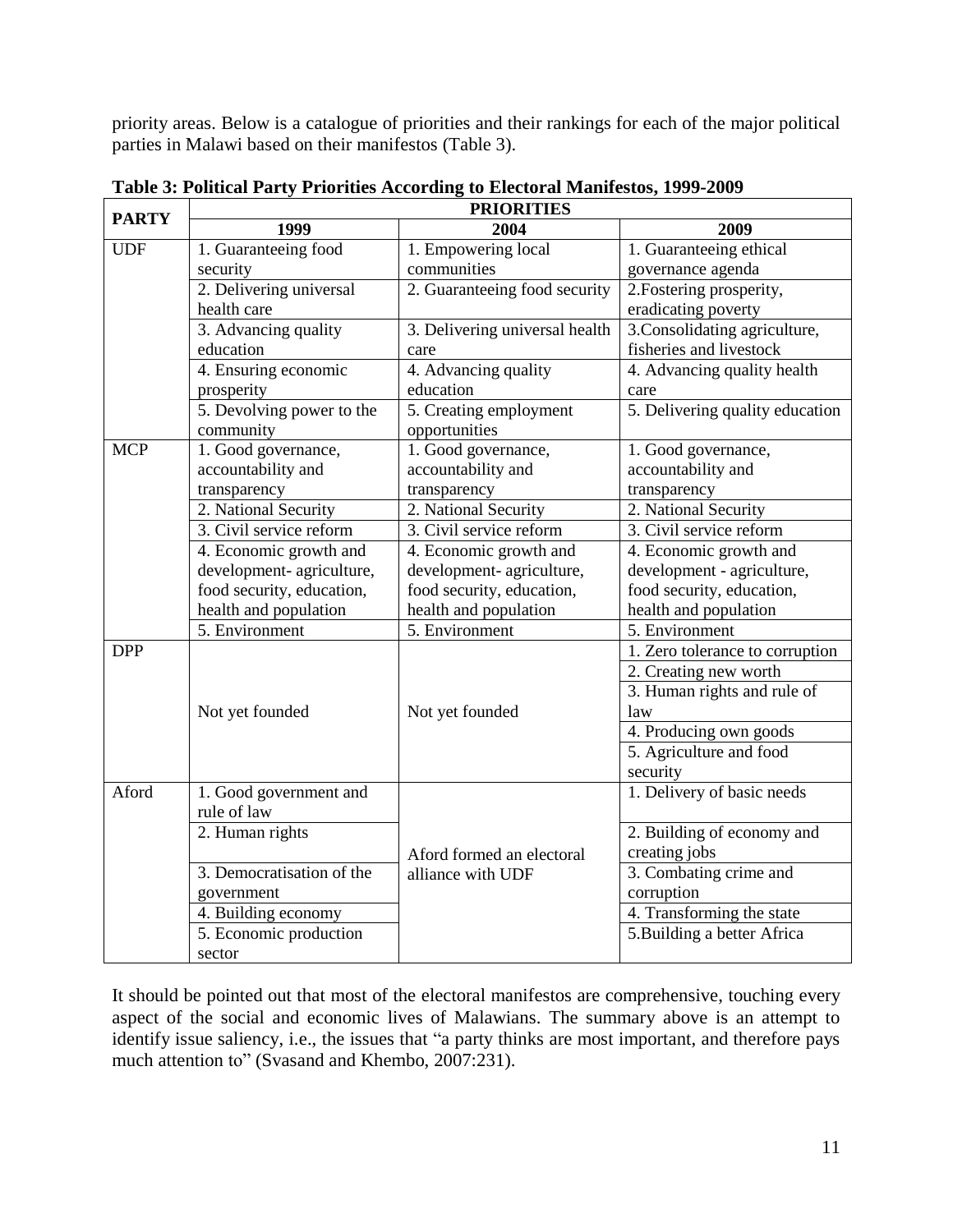A comparison of the most important problems singled out by Malawians with UDF's priority issues reveals that UDF was devoted to addressing food security during its term of office (1999- 2004), the same issue which Malawians singled out as their top priority. But in 2005, food security remained the top problem, amongst citizens, whilst "empowering of local communities" became the UDF`s priority, followed by food security. In 2008, Malawians highlighted the same problem, but this ceased to be a top priority issue for the UDF party. Thus, in more recent years there has been a growing distance between the top five priorities for the party and the 'demands of the people'.

The structure of the MCP manifestos has remained unchanged through the years from 1999 to 2009. The party's priority issue has always been good governance, accountability and transparency. This is followed by national security in second position, with the civil service reforms as third. The popular focus on food security only falls fourth for the MCP under economic growth and development. In its discussion of strategies for economic growth, the first is food security and agro-based cash income, which are the critical problems for the citizens. Some sense of responsiveness is reflected by this ordering. That granted, the rigid structure suggests a lack of dynamism and responsiveness to the changing demands of the people. The broad issue about the structure, though, is that lumping together all the strategies under economic development or social development obscures the priority arrangement of the issues. What the current arrangement means is that all issues identified as critical problems by Malawians are consistently fourth in MCP manifestos.

The Democratic Progressive Party has only participated in one general election, in 2009. The top ranking issue in its manifesto is zero tolerance for corruption, followed by creating new wealth, human rights and rule of law, and domestic production of goods. The popular priority on agriculture and food security only ranks fifth on the DPP's agenda; the party's other top issues do not reflect the people's ranking.

The Alliance for Democracy had two manifestos within the period under analysis. In 2009, Aford prioritised delivery of basic needs followed by building the economy and creation of jobs. Much as delivery of basic needs includes improving the agricultural sector, there is no reference, let alone explicit mention of food security (people's popular demand) in the manifesto. In general, Aford manifesto is wanting in focus and detail as a document for policy options. As a result it is difficult to relate Aford's manifesto to the issues raised by the people.

This analysis shows some variation in the degree to which political party agendas dovetail with the aspirations of the citizenry. However, the big picture from this comparison is that political parties have not adequately prioritized the issues regarded as critical by the electorate.

### **7. Conclusion**

While this paper presents no conclusive verdict on whether "the political party is over" or the "political party is back", the following summary and conclusions can be drawn from the foregoing discussion regarding the relevance of political parties.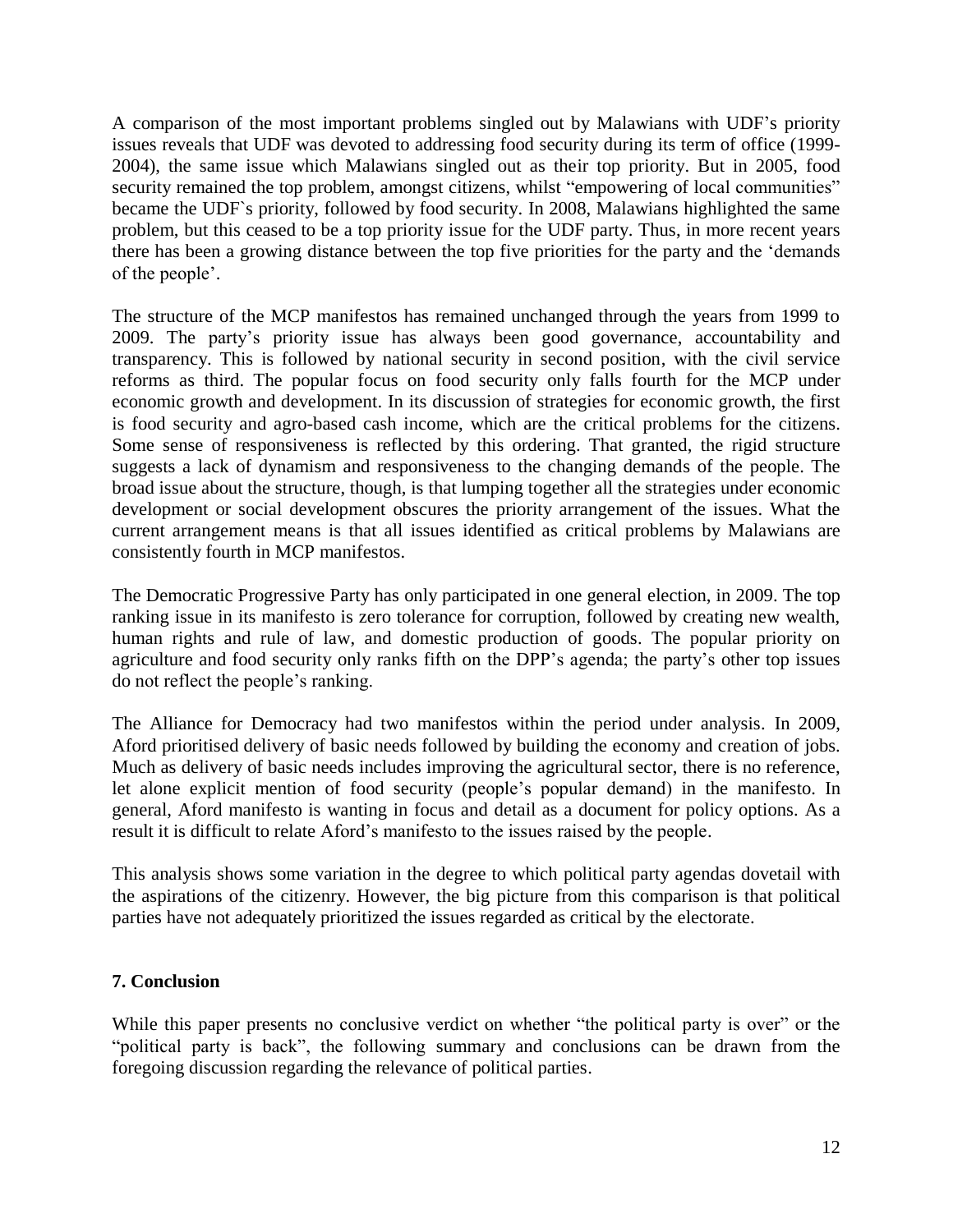First, about half of Malawians do not trust political parties in general. The picture is particularly bleak for opposition parties. If this absence of trust affects people's assessments of the performance of political parties, and then in turn further undermines trust, then political parties in Malawi face a stiff test of relevance. Considering the fact that there is more distrust in opposition parties, the risk of a *de facto* one-party system is very real.

Second, levels of contact between political parties and the people they purportedly connect to the state and policy makers are very low. With such limited contact, parties' claims of relevance in terms of representing the people are called into question. If the principals (the people) have only limited contact with the agent (the party) to transmit their views, demands and interests then the representation role of parties cannot be fulfilled.

Third, Malawians are highly 'partisan' in general. At least two-thirds of the population have indicated feeling close to a political party over the years. This suggests people still find parties relevant in themselves or to serve some ends. This silver lining is tainted by the fact that partisanship is declining. Worse still, only a few parties can claim significant support. The majority are 'souvenir parties' and as good as none existent, which is a highest mark of irrelevance.

Fourth, the analysis of party manifestos reveals a significant discord between the parties and the people. Popular demands are not adequately aggregated into policy options. The problem is with priorities as much as it is with failure to clearly isolate issues to reflect the concerns of the people. Whether based on a general outline of areas of focus or on detailed assessments of issue emphasis, the people and their political parties intersect on few junctions. The disconnection between people`s needs and party manifestos can partly be attributed to the limited amount of contact between the electorate and party officials, making it difficult for the parties to know the aspirations of the people.

In a nutshell, while scholars continue to examine the strengths and weaknesses of political parties by evaluating them against the theoretical standards of the functions of political parties, this paper has used people's attitudes and opinion to reveal that political parties have to recapture their relevance. As contended above, people's attitudes and assessment of performance create a self-driven and self-perpetuating spiral. The current picture suggests political parties' relevance is under real threat of decline and on course for further decline.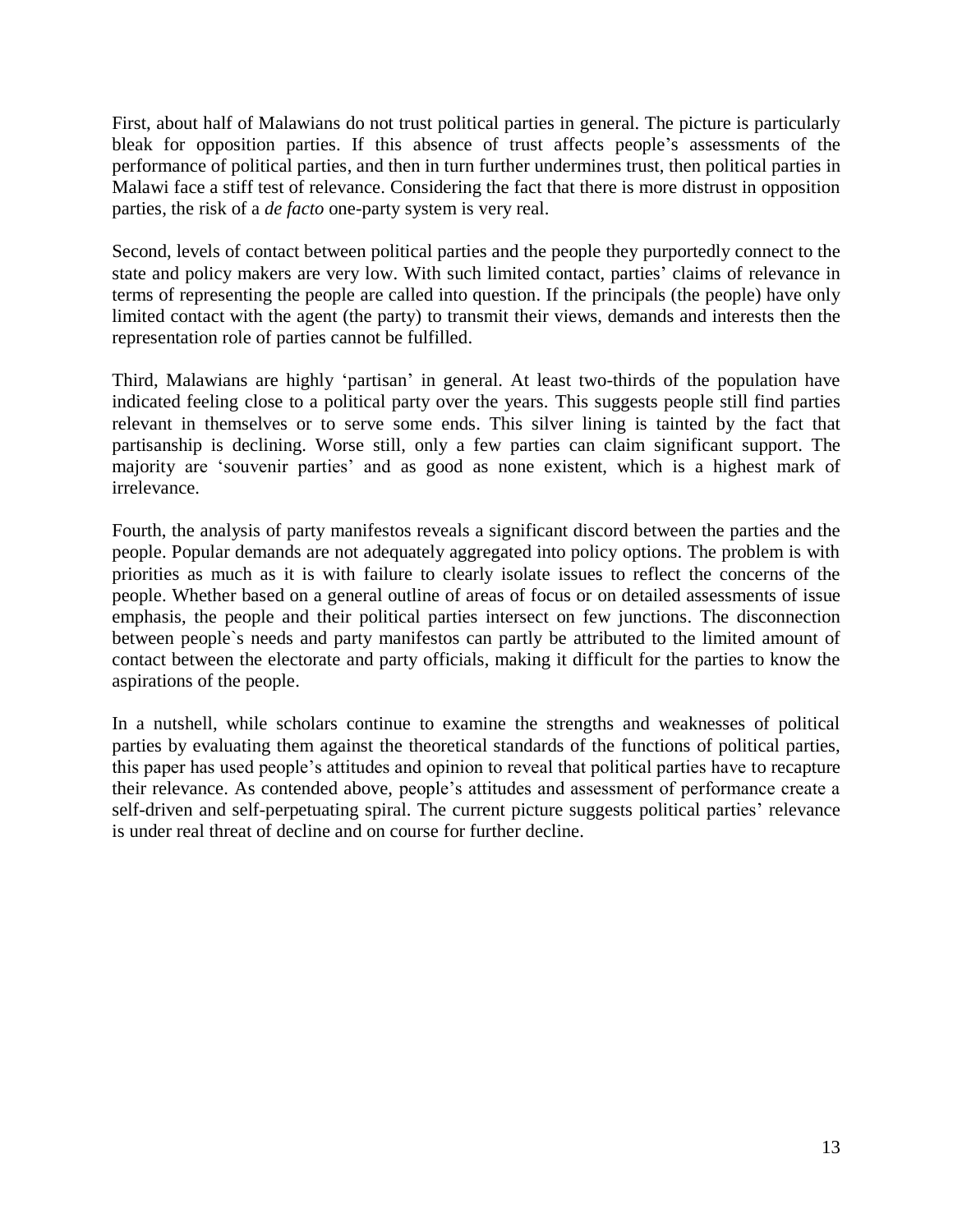#### **References**

- Almond, G., and Powell, G.B., (1966). Comparative Politics: Developmental Approach. Boston: Little, Brown & Company.
- Broder, D.S. (1972). *The Party is over: The failure of politics in America.* New York: Harper & Row.
- Burke, A. (1998). "Party decline: A primer". *The American Prospect, 9*(38).
- Burnell, P. and Randall, V., (2008). Politics in Developing World Case Study One: Political Parties, their Social Ties and Role in Political Change. Oxford: Oxford University Press.
- Chandhoke, N, (2009). "Participation, Representation, and Democracy in contemporary India". *American Behavioural Scientist,* 52; 807, pp 807- 825.
- Diamond, L., and Gunther, R., (2001). Political Parties and Democracy. Baltimore: John Hopkins University Press
- Dalton, R. J. (2000). "The decline of party identifications, in R. J. Dalton and M. P. Wattenberg (eds.), *Parties without partisans: political change in advanced industrial democracies*. New York: Oxford University Press, 19-36.
- Herrnson, P. S. (1986). "Do parties make a difference? The role of party organizations in congressional elections. *Journal of Politics, 48*(3), 589-615.
- Hitherington, M.J. (1998), Political Relevance of Political Trust. The American Political Science Review, Vol 92, No. 4, pp 791-808
- Johari, J. C. (2000), Comparative Politics. New Delhi: Sterling Publishers
- Khembo, N. (2004a). "Political Parties in Malawi: From Factions to Splits, Coalition and Alliances", in Ott, M., Immink, B., Mhango, B and Berries, C.P (eds), *The Power of the Vote: Malawi's 2004 Parliamentary and Presidential Elections,* Zomba: Kachere Series
- Klingemann, H.D., Hofferbert, R.I, and Budge, I (1994). *Parties, Policies, and Democracy,*  Westview: Boulder
- Lembani, S., (2008), Political Parties in Malawi: Minimizing Electoral Fortunes. In *Towards Consolidating Malawi's Democracy*, pp39-48. Lilongwe: Konrad-Adnauer-Stiftung
- Luna, J.P and Zechmeister, E. (2005). Political Representation in South America: A Study of Elite-Mass Congruency in Nine Countries. *Comparative Political Studies*, Vol. 38, No.4, pp 388-416.
- Lwanda, J. (2004). "Changes in Malawi's Political Landscape between 1999 and 2004: *Nkhope ya Agalatia*", in Ott, M., Immink, B., Mhango, B and Berries, C.P (eds), *The Power of the Vote: Malawi's 2004 Parliamentary and Presidential Elections,* Zomba: Kachere Series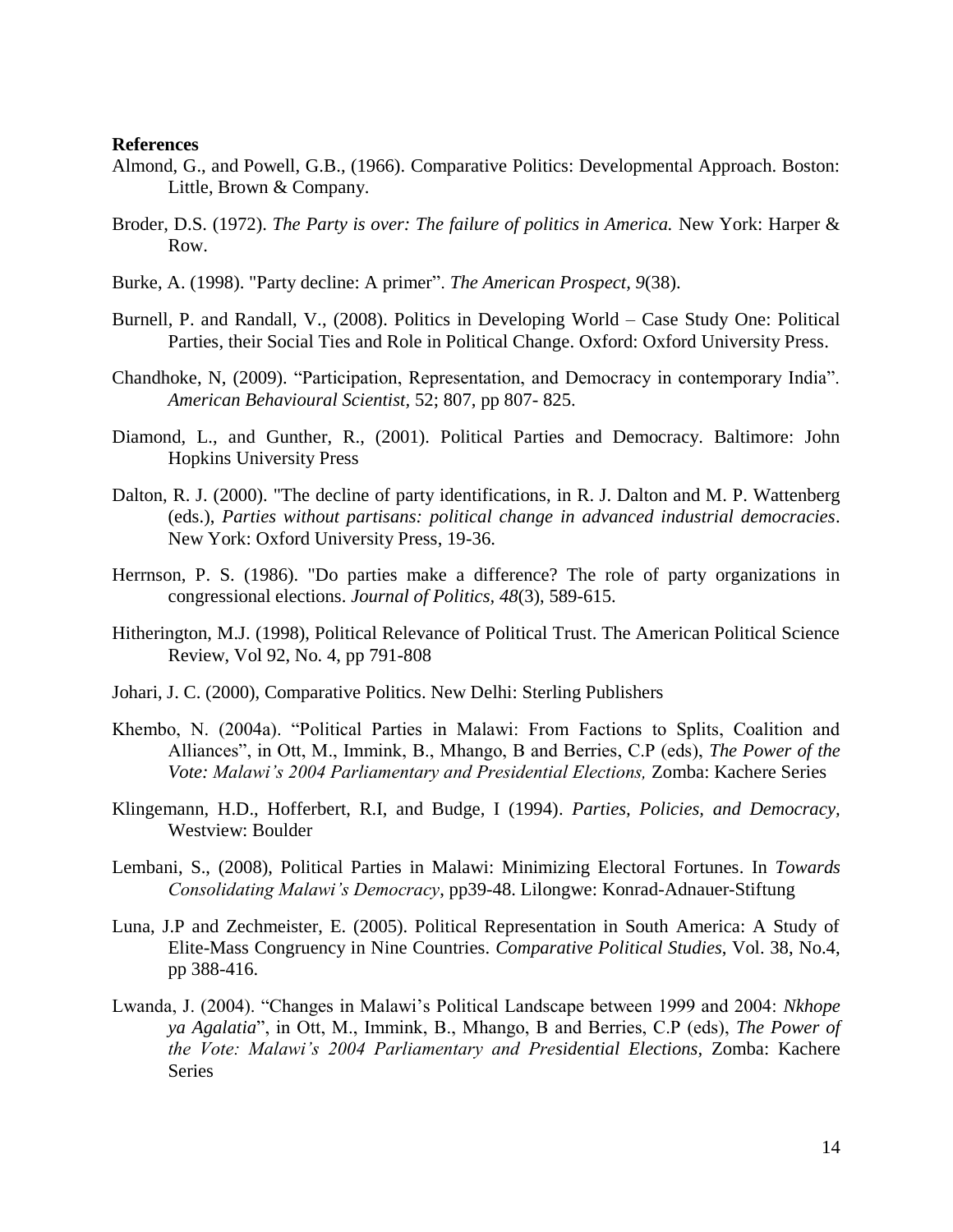- Magolowondo, A., and Svasand, L., (2009), One Man Ownership: Political Parties and their Struggle for Democratic Standards. In Ott, M., and Kanyonglo, F.E., (Ed.), *Democracy in Progress* pp 265-97. Blantyre: Kachere Books.
- Meinhardt, H., and Patel, N. (2003). *Malawi's Process of Democratic Transition: An Analysis of Political Developments between 1990 and* 2003*,* Konrad-Adenauer-Stiftung: Lilongwe.
- Mpesi, A.M (2011), Political Parties and their Manifestos: Inferring Party Policy Position in Malawi since 1994. Forum for Development Studies, 38:1, 25-41.
- Olukoshi, A.O., (1998), Economic Crisis, Multipartism and Opposition Politics. In Olukoshi A.O (Ed.), Politics of Opposition in Contemporary Africa. Uppsala: Nordiska Afrikainstitutet.
- Panday, P.K (2008), Representation without Participation: Quotas for Women in Bangladesh. *International Political Science Review,* Vol 29, No. 4, pp 489-512.
- Patel, N. (2006), Political Parties: Development and Change in Malawi. EISA Research Report No 21. EISA: Johannesburg.
- Phiri, K.M. (2000). "Reflections on Party Ideologies and Programmes", in Ott, M., Phiri, K.M., and Patel, N. (eds), *Malawi's Second Democratic Elections: Process, Problems and Prospects,* CLAIM, Blantyre
- Rakner, L., Svasand, L. and Khembo, N. (2007). Fission and Fusion, Foes and Friends, Party Systems, Restructuring in Malawi in 2004 General Elections. Comparative Political Studies, Vol. 40, No.9, pp 112-37.
- Randall, V. and Svasand, L., (2010), Political Parties and Democratic Consolidation in Africa. *Democratisation,* Vol. 9, No. 3, pp 30-52.
- Sandbrook, R. (1996). Transtion without Consolidation: Democratisation in Six African Cases. Third World Quarterly, 17: 69-87.
- Scarrow, S. E. (2002). "Party decline in the Parties State? The changing environment of German politics, in P. Webb, D. Farrell and I. Holliday (eds.), *Political Parties in Advanced Industrial Democracies*. Oxford: Oxford University Press, 77-106.
- Svasand, L. and Khembo, N. (2007) "Political Parties" in Patel, N and Svasand, L (eds) *Government and Politics in Malawi,* Zomba: Kachere Series.
- Svasand, L. and Mpesi, A. M. (2012), The Development and Functions of Electoral Manifestos: The Impact of Weak Parties and Excessive Presidentialism. A Paper for APSA Panel, "How's and Why's of Electoral Manifestos", Annual Meeting of American Political Science Association, New Orleans. Unpublished
- Valelly, R. (2000, August 14). "Who needs political parties? *The American Prospect,* pp. 48-51.
- Whitefield, S. (2006). Mind the Representation Gap: Explaining the Differences in Public Views of Representation if Postcommunist Democracies. *Comparative Political Studies,* Vol. 39, No.6, pp 733-758.